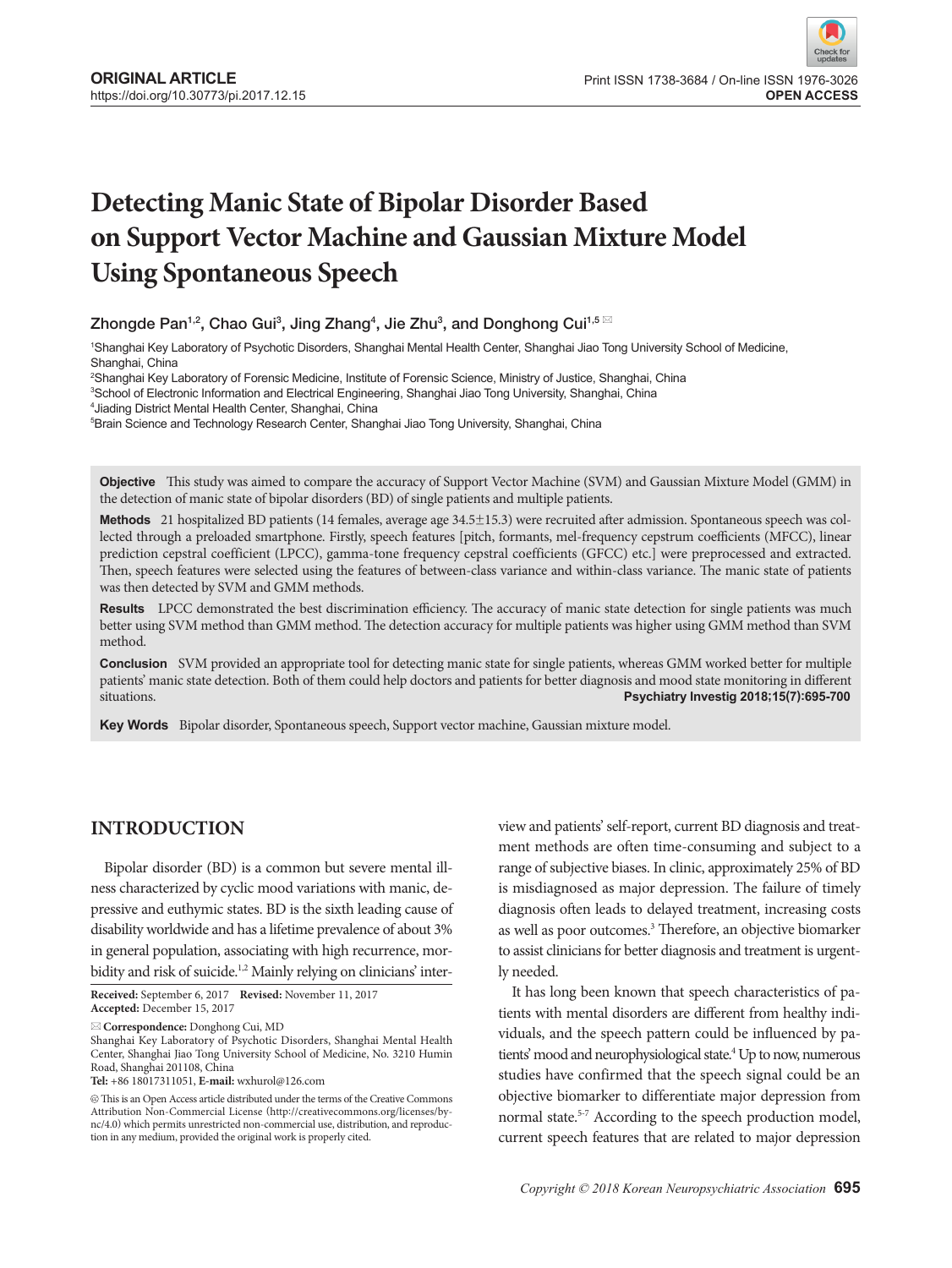can be grouped into three categories: glottal features [e.g., glottal timing (GT) and glottal frequency (GF) etc.], spectral and cepstral features [e.g., spectral flux, spectral centroid, Mel-frequency Cepsturm Coefficients (MFCC), Linear Prediction Cepstral Coefficient (LPCC), shifted delta cepstrum (SDC), PLPCC and Gammatone Frequency Cepstral Coefficients (GFCC) etc.], and prosodic features [e.g., pitch, the first three formants, jitter, shimmer, loudness, harmonic-to-noise ratio (HNR), log of energy (LogE) and Teager Energy Operation (TEO)].8-10 Accumulating evidence suggests that different feature types and classifiers could result in moderate to significant accuracy rate of major depression detection.<sup>9-11</sup>

Support Vector Machine (SVM) and Gaussian Mixture Model (GMM) are well-known speech/emotion/vision classifiers and were once used in mood state detection. Automatic speech recognition approaches have been carried out using a variety of classifiers, both generative and discriminative. SVM is a discriminative classifier whose maximum discrimination is obtained with an optimal placement of the separation plane between the borders of two classes. SVM solves non-linear problems by a transformation of the input feature vectors into a generally higher dimensional feature space. GMM is a generative classifier directly modeling low-level features regardless of speech duration. A comparative study of different classifiers detection accuracies including GMM, SVM, and Multilayer Perception (MLP) Neural networks has been reported in a 60-cohort spontaneous speech dataset for major depression detection showed that the hybrid classifier-GMM and SVM performed well (accuracy 81.61%).<sup>11</sup> In addition, Low et al.<sup>12</sup> found that although SVM yielded very similar results with GMM did, SVM required more training time and was less efficient than GMM in their 139-adolescent cohort study. Given that SVM and GMM had different working mechanisms, the efficacy of these two machine learning techniques need to be further studied especially in the context of manic state detection of BD patients.

BD patients have more fluctuated emotions and speech pattern changes than those with major depression. Recently, a comparative study revealed that pitch and jitter showed statistically significant differences between different mood states among BD patients.13 When BD patients are in the manic state, they often show emotional outburst, repeat the same idea and show witty irritability. Studies have also shown that the pause, intonation and emotional tension during speech could help to detect whether a BD patient is in manic state. Smartphones have been used for detecting different mood states and mood changes of BD by analyzing patient's physiological activities such as Heart Rate Variability (HRV), Electro Dermal Response (EDR)<sup>14,15</sup> and behavior activities (such as geospatial information and phone call activities).<sup>16</sup> Low-level speech

features correlated with BD mood states, depressive and manic states can be detected using smartphones, although the detection accuracy was moderate.<sup>17,18</sup>

We aimed to establish and explore a speech recognition system that could be used to monitor and eventually predict manic state of BD to aid diagnosis, modulate therapy and avoid dangerous events. Here we presented our primary study endpoints of manic state detection accuracies of BD using SVM and GMM with spontaneous speech. The novelty of this work is to select speech features that can represent manic status as much as possible. Of particular note is that the basis of this article is our previous work. As far as we know, this is the first report to detect manic state using different classifiers with optimized speech features. Our findings could provide evidence that speech signals can be biomarkers and serve as assistant monitoring tools for BD manic state detection.

# **Methods**

#### **Patients**

The study group consisted of 21 hospitalized patients (14 females and 7 males, average age 34.52±15.32). The patients were diagnosed with BD and in manic episode after admission. Recruited patients were aged between 18 and 65, being able and willing to operate modern smartphone devices. The patients were selected by the ward's psychiatrists who were capable of dealing with the study. Psychiatric assessment and the psychological state examination were performed in patients' euthymic states at Shanghai Jiaotong University School of Medicine Mental Health Center (Shanghai, China) from October 2014 to January 2015. The study has been approved by the Shanghai Jiaotong University School of Medicine Mental Health Center (approval number: 2011-15). All participants signed the informed consent and the study strictly followed the guardians of the hospital.

#### **BRMS score system**

Bech-Rafaelsen Mania Rating Scale (BRMS) was used to assess the patients by a psychiatrist for determining manic state. BRMS score system was firstly developed by Bech et al.19 in 1978. This 11-iterm system was developed to assess the severity of the manic state quantitatively. The system includes important items such as social contact, sleep and work activity etc.<sup>20</sup> The BRMS scale was used to measure mania, ranging from 0 point (not symptomatic) to 44 points (highly symptomatic). In order to classify extracted features, we binned the BRMS into categories of being manic and euthymic. Patients with scores under 6 points (the threshold) were euthymic, and those with scores above 22 were manic. All recruited patients were manic in this study. Table 1 shows the patients'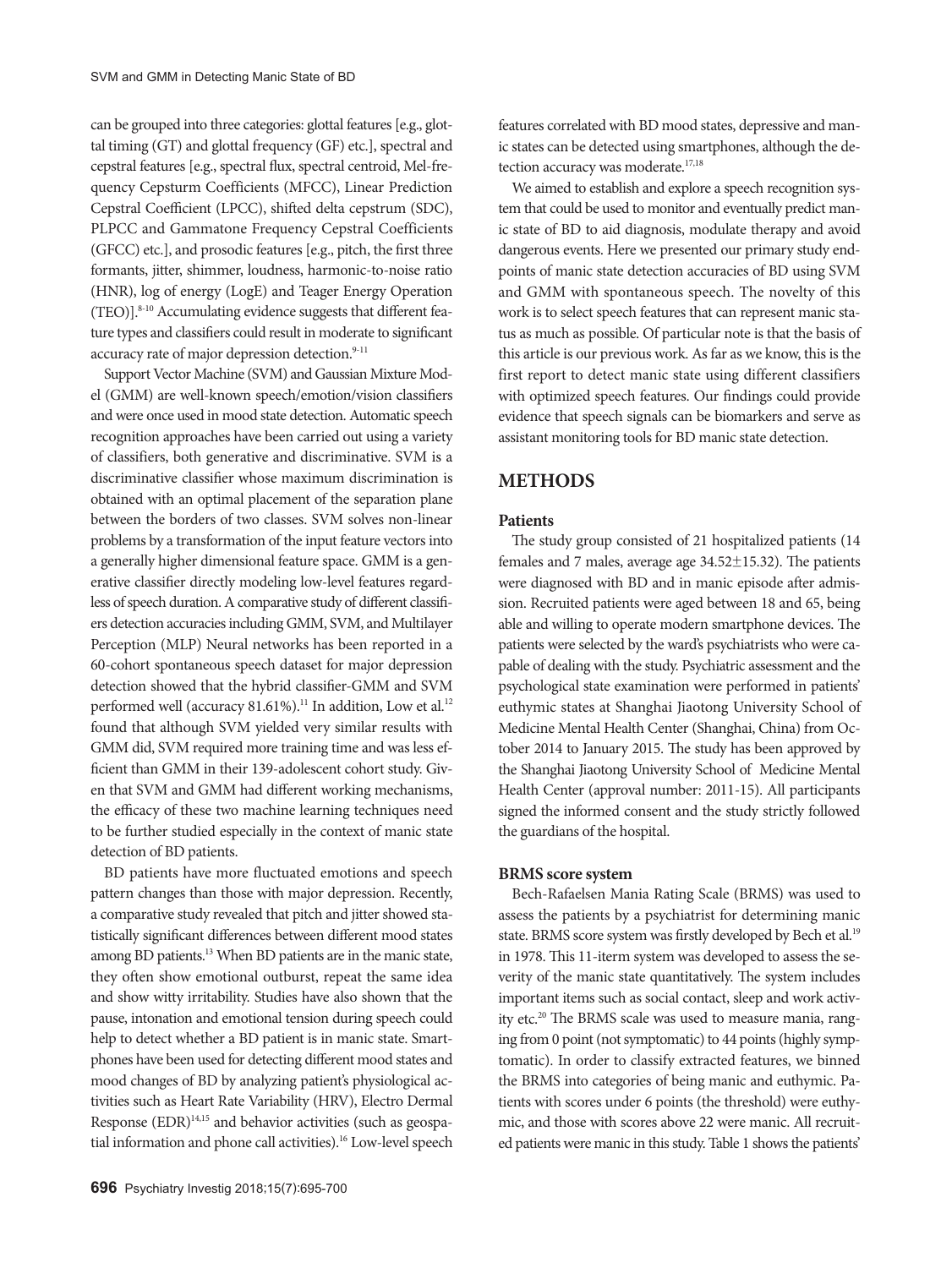clinical and sociodemographic characteristics.

#### **Speech collection**

Each patient was provided with a preloaded Samsung GAL-AXY Mega 6.3 (a sampling frequency of 44 kHz and a resolution of 32 bit, purchased from Samsung China, Shanghai, China). The clinician would make a free open conversation with patient through a cellphone. In order to reduce the noise interference, the patients were comfortably alone in a double layer sound insulation glass room when talking to the clinician. Speech was recorded twice in each mood state (manic and euthymic) in the morning in consecutive 1–2 days. Each recording lasted for about 10–25 minutes. All collected speech

|  |  |  |  | <b>Table 1.</b> Clinical and sociodemographic characteristics of patients |  |
|--|--|--|--|---------------------------------------------------------------------------|--|
|--|--|--|--|---------------------------------------------------------------------------|--|

| Variables                         | % or mean±SD      |
|-----------------------------------|-------------------|
| Gender, female                    | 66.67             |
| Marriage, unmarried               | 71.43             |
| Age, years                        | 34.52±15.32       |
| Educational level, years          | $10.48 \pm 2.96$  |
| Age at onset, years               | $20.52 \pm 7.74$  |
| Duration of course, years         | $14.02 \pm 11.71$ |
| Total no. of episodes             | $7.05 \pm 3.38$   |
| No. of hospitalization            | $3.67 \pm 3.32$   |
| BRMS total score in manic episode | $32.33 \pm 7.04$  |
| Type of medication                |                   |
| Lithium                           | 33.33             |
| Sodium valproate                  | 61.90             |
| Other anticonvusants              | 4.77              |
| Antipsychotic                     | 100               |
| Lithium dose $(mg/d)$             | 957.13±308.80     |
| Sodium valproate dose (mg/d)      | 661.54±236.43     |

SD: standard deviation, BRMS: the Bech-Rafaelsen Mania Rating Scale

is encrypted and transferred securely through Wi-Fi to a cloud database for further analysis. The implementation, data transfer and handling were done following the security and encryption guidelines approved by the internal review board to ensure the integrity and privacy of the collected data. In this study, approximately 50% of the speech data were used to train the manic and euthymic models, and the rest for testing. The speech duration of the manic was 775 minutes in total.

## **Speech features and classifiers**

The speech recognition system of manic state in this work consisted of two main parts. The working flow was illustratred in Figure 1. Detection was achieved through astochastic modelling and matching processing carried out in the backend of the classifier. The speech features from speech signal were extracted in the front-end. Training phase and testing phase were carried in the back-end had. In the training phase, a model was established to predict speaker mood state using a given input (labelled speech sample). In the testing phase, the model was used to detect the mood state.

#### **Features extraction**

We restricted ourselves to automatically extract features regardless of the content of speech. The speech features explored in this study included prosodic features and spectral features. Each feature consisted of a number of sub-categories. All speech features were extracted using the publicly available open SMILE software (audEERING, Munich, Bavaria, Germany).<sup>21</sup> During the preprocessing stage, only frames that contained vocal speech were concatenated. The frame size was set to 25 ms at a shift of 10 ms with a Hamming window. The main extracted features in the study were pitch, formants, LPCC, MFCC, and GFCC.



**Figure 1.** Structure of the manic state speech classifier system. The speech recognition system of manic state consisted of front-end and back-end parts. Speech features (primarily prosodic features and spectral features) from the speech samples were extracted in the frontend. Then the mental state recognition was achieved through astochastic modelling [support vector machine (SVM) and Gaussian mixture model (GMM)] and matching processing in the back-end.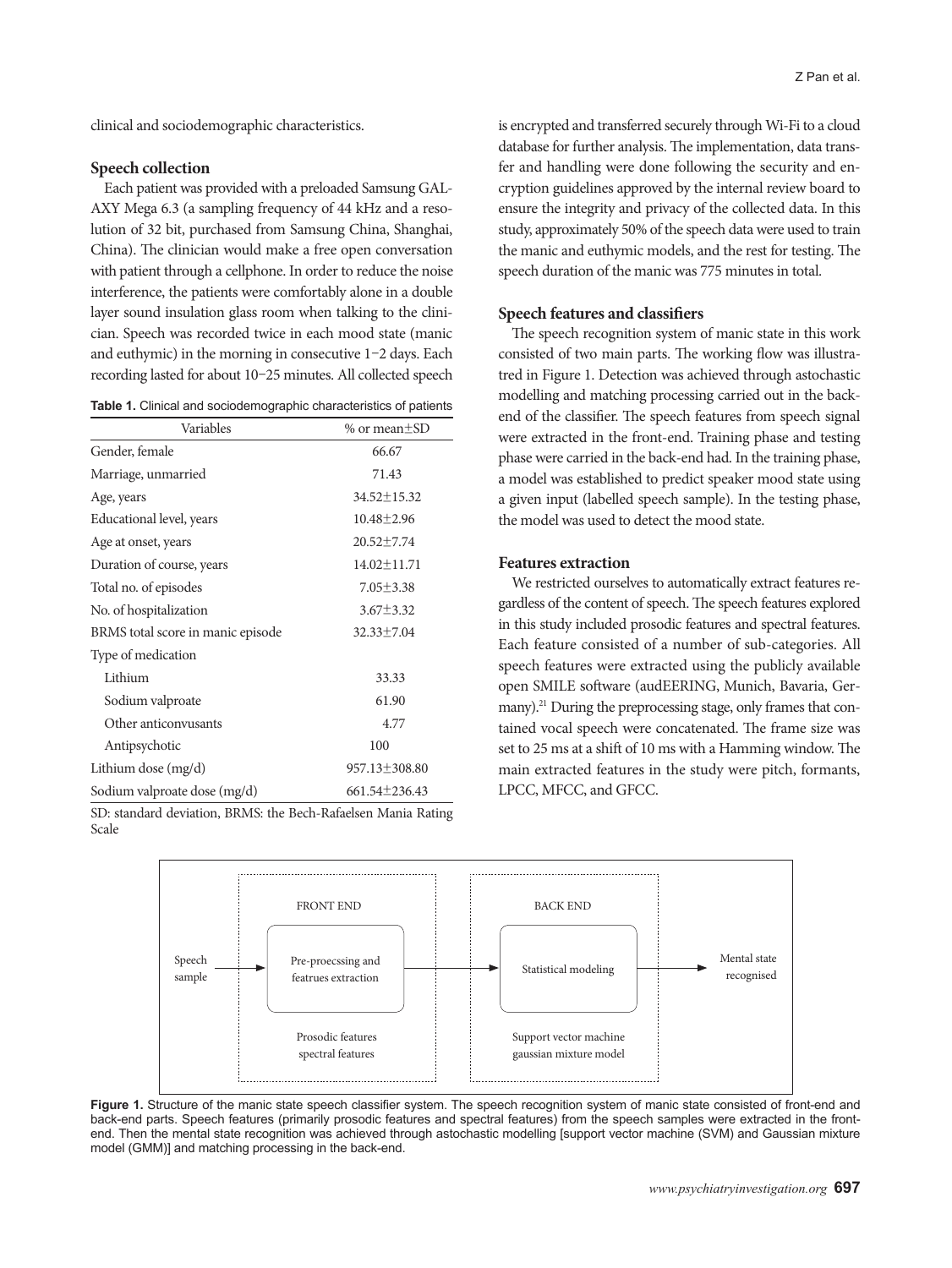## **Classifiers**

The LIBSVM toolbox (developed by Chih-Chung Chang and Chih-Jen Lin of National Taiwan University, Taipei, Taiwan) was used to implement SVM modeling.<sup>22</sup> In this work, we used the HTK toolbox (Speech Vision and Robotics Group, Cambridge University Engineering Department)<sup>23</sup> for GMM modeling. In the implementation, expectation-maximization (EM) algorithm was used for estimating parameters of mean, covariance, and mixture weight of each Gaussian component in the GMM. It should be pointed out that the complete algorithm of SVM and GMM were thoroughly depicted in a previous published study.<sup>24</sup> In this work, SVM and GMM were utilized to discriminate patients' mental states as "manic" or "euthymic," and their performance about manic detection accuracy was compared.

#### **Statistical analysis**

Three patients were chosen in the single patient experiments, whereas 21 patients were in the multiple patients experiments. Statistical analysis was performed using SPSS for Windows version 21.0 (IBM, Corp., Armonk, NY, USA). The manic state detection accuracies of SVM and GMM for single patients and multiple patients were compared using the Student's t-test. All p values were two-tailed and statistical significance was accepted as p<0.05.

## **Results**

## **Speech features with high ratio were used for manic state detection**

To minimize the influence of noisess and to maximize the detection accuracy, manic state-related features were selected at the beginning. In this work, the optimal features selection was achieved using the features of between-class variance  $(\delta_{\text{b}}^2)$ and within-class variance  $(\delta_w^2)^{25}$  Generally, optimized features have larger  $\delta_{\rm b}^2$  and smaller  $\delta_{\rm w}^2$ . Considering the big fluctuation of the features, a feature level normalization has been performed before calculating the variances. In the present study, the following features were selected: LPCC, first six formants (Frequency, Amplitude), MFCC (Mean and Variance), GFCC and pitch. The ratios of speech features were calculated according to function (1) and the results were shown in Table 2.

$$
Ratio = log_{10} \left( \frac{\delta_b^2}{\delta_w^2} \right) \tag{1}
$$

 $\delta_{\rm b}^2$ , between-class variance;  $\delta_{\rm w}^2$ , within-class variance.

We also hypothesized that a single speech feature may not reflect all features of the manic state and therefore may not

| <b>Table 2.</b> Ratios of using single features for manic state discrimi- |  |  |  |  |  |
|---------------------------------------------------------------------------|--|--|--|--|--|
| nation                                                                    |  |  |  |  |  |

|                                                |        | Features LPCC First six formants MFCC GFCC Pitch |      |      |      |
|------------------------------------------------|--------|--------------------------------------------------|------|------|------|
| Ratio                                          | - 4.86 | 3.85                                             | 3.55 | 4.82 | 3.47 |
| Ratio= $log_{10}(\frac{\delta_b^2}{\delta^2})$ |        |                                                  |      |      |      |

LPCC: Linear Prediction Cepstrum Coefficient, MFCC: Mel-Frequency Cepstrum Coefficient, GFCC: Gammatone Frequency Cepstral Coefficient

**Table 3.** Manic state detection accuracies of speech features for single patients (%)

|                    | Accuracy%  |            |  |  |
|--------------------|------------|------------|--|--|
| Speech features    | <b>SVM</b> | <b>GMM</b> |  |  |
| First six formants | 73.62      | 66.71      |  |  |
| <b>LPCC</b>        | 87.66      | 80.70      |  |  |
| <b>MFCC</b>        | 74.46      | 68.68      |  |  |
| <b>GFCC</b>        | 75.53      | 71.80      |  |  |
| Multiple features  | 90.57      | 85.24      |  |  |

SVM: Support Vector Machine, GMM: Gaussian Mixture Model, LPCC: Linear Prediction Cepstrum Coefficient, MFCC: Mel-Frequency Cepstrum Coefficient, GFCC: Gammatone Frequency Cepstral Coefficient

**Table 4.** Manic state detection accuracies of SVM and GMM for single patients (%)

| Patient no. | Accuracy%        |                  |  |  |
|-------------|------------------|------------------|--|--|
|             | <b>SVM</b>       | <b>GMM</b>       |  |  |
| 1           | 92.41            | 82.66            |  |  |
| 2           | 82.57            | 86.35            |  |  |
| 3           | 90.70            | 84.38            |  |  |
| Overall     | $88.56 \pm 5.26$ | $84.46 \pm 1.85$ |  |  |

SVM: Support Vector Machine, GMM: Gaussian Mixture Model

be suitable for detection. In order to verify this hypothesis, we compared the manic state detection accuracies of SVM and GMM using speech features extrated from a 3-minute-long speech of a single patient at manic state. As shown in Table 3, for both SVM and GMM, the manic state detection accuracy of single features was lower than that of multiple features.

# **SVM performed better in manic state detection for single patients**

We randomly chose speeches of three patients to test the manic state detection accuracies of GMM and SVM for single patients. The speech features were further optimized by genetic algorithm after being processed and normalized.<sup>26</sup> The patients were chosen to be tested with their ID protected for privacy. The results of GMM and SVM detection accuracies were presented in Table 4. SVM classifier showed a better performance (88.56±8.56%) in the detection of mania state for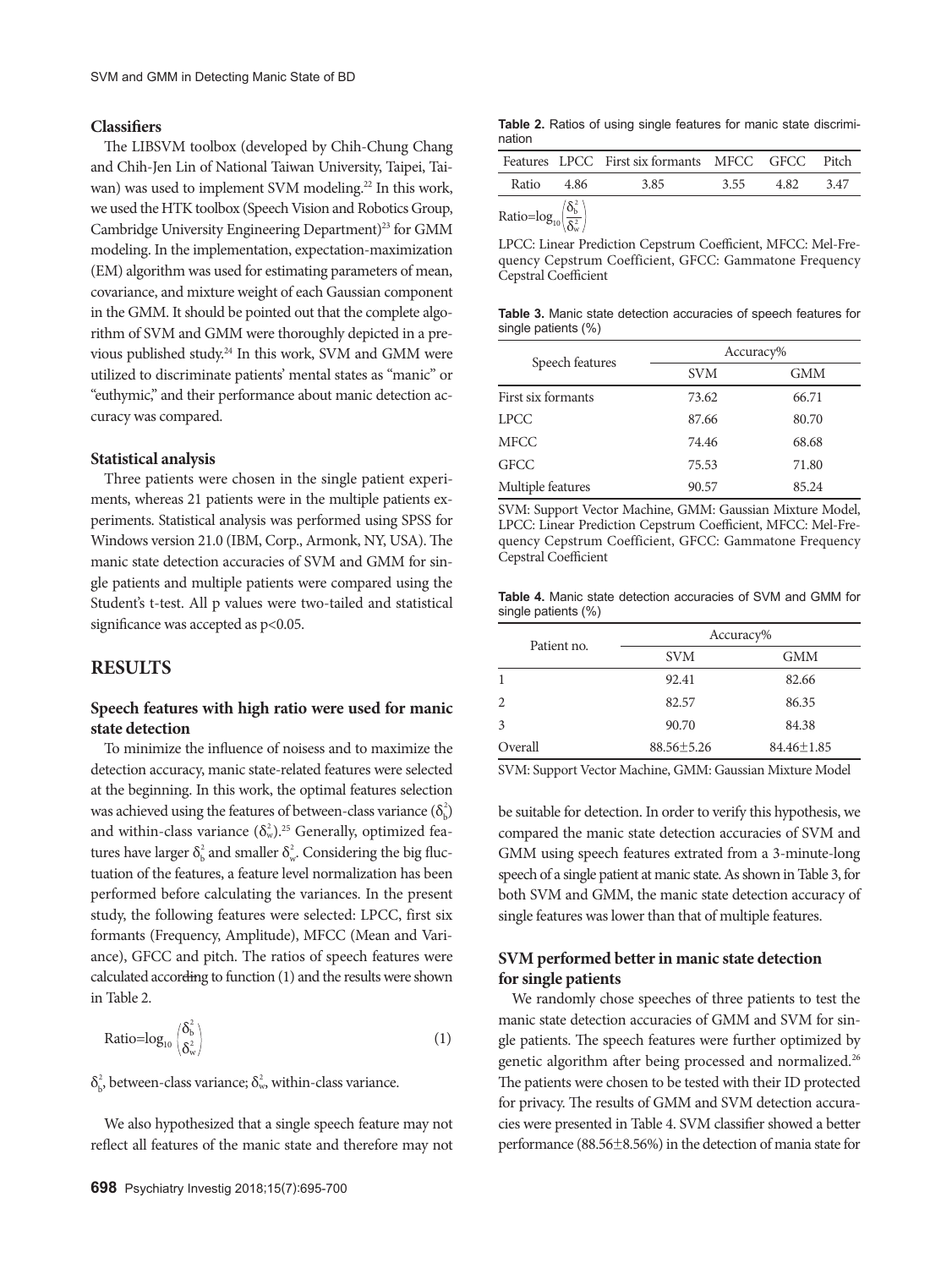**Table 5.** Manic state detection accuracies of SVM and GMM for 21 patients (%)

| Patient No. | Accuracy%         |             |  |  |  |
|-------------|-------------------|-------------|--|--|--|
|             | <b>SVM</b>        | <b>GMM</b>  |  |  |  |
| $BD-1$      | 44.63             | 68.47       |  |  |  |
| $BD-2$      | 63.44             | 68.25       |  |  |  |
| $BD-3$      | 36.38             | 71.39       |  |  |  |
| $BD-4$      | 42.07             | 65.31       |  |  |  |
| $BD-5$      | 78.82             | 75.18       |  |  |  |
| $BD-6$      | 55.31             | 64.36       |  |  |  |
| $BD-7$      | 90.70             | 72.64       |  |  |  |
| $BD-8$      | 74.28             | 75.24       |  |  |  |
| $BD-9$      | 82.57             | 70.03       |  |  |  |
| $BD-10$     | 73.40             | 66.32       |  |  |  |
| $BD-11$     | 64.06             | 82.66       |  |  |  |
| $BD-12$     | 60.21             | 73.93       |  |  |  |
| $BD-13$     | 38.75             | 76.86       |  |  |  |
| $BD-14$     | 60.36             | 84.38       |  |  |  |
| $BD-15$     | 70.87             | 86.35       |  |  |  |
| $BD-16$     | 72.35             | 78.8        |  |  |  |
| $BD-17$     | 92.41             | 69.2        |  |  |  |
| $BD-18$     | 30.86             | 71.16       |  |  |  |
| $BD-19$     | 72.01             | 70.7        |  |  |  |
| $BD-20$     | 40.44             | 58.02       |  |  |  |
| $BD-21$     | 34.34             | 68.38       |  |  |  |
| Overall     | $60.87 \pm 18.90$ | 72.27±6.90* |  |  |  |

\*p<0.05, compared with SVM group. BD: bipolar disorder, SVM: Support Vector Machine, GMM: Gaussian Mixture Model

single patients than GMM classifier (84.46±1.85%).

## **GMM performed better in manic state detection for multiple patients**

The above results showed that SVM was highly effective to discriminate manic state from euthymic state for single patients. However, it remained to be determined whether SVM was also adept to detect manic state for multiple patients. Therefore, we trained SVM and GMM using speeches of 3 patients chosen in the above experiment and compared the manic state detection performance of 21 patients using GMM and SVM. The manic state detection accuracies of SVM and GMM for multiple patients were summarized in Table 5. We could see that the manic state detection accuracy of GMM (72.27 $\pm$ 6.90%) was higher than that of SVM (60.87 $\pm$ 18.90%), indicating GMM was more effective on multiple patients' manic state detection than SVM classifier.

# **Discussion**

Herein we presented a primary study of manic state detection of BD by selecting representative speech features and utilizing classifier SVM and GMM with spontaneous speeches. Results showed that SVM performed well in manic state detection for single patients while GMM was effective in manic state detection for multiple patients.

GMM and SVM classifiers have been popular partly because of their capacity of robustly handling smaller/sparse datasets as well as relatively low expenses. The two classifiers have been proved to be adept for depression detection by a previous study.27 In this study, the experiment showed that SVM had higher manic state detection accuracy for a single patient compared with GMM. This finding suggested the effectiveness of SVM for a small sample size. To further explore the performance of SVM and GMM, the investigation about the manic state detection accuracies for multiple patients was conducted and GMM was proved to be more accurate in this case. Herein, our results demonstrated that mania state could be effectively differentiated from euthymic state using speechbased classifiers, which have been trained on unstructured smartphone recordings. This was in agreement with observations reported by Karam et al. that spontaneous speeches could effectively differentiate manic state from euthymic state.17,18 Evidences have shown that spontaneous speeches (such as family conversation or clinical interview) have more variability and could increase depressive and manic mood state detection accuracies than fixed session speech (such as text reading, picture commenting).<sup>9-12,18,28</sup> In addition, speech collection in natural environment highlights the applicability for autonomous ecologically valid monitoring for BD. The optimal features were selected according to the ratio of betweenclass variance and within-class variance together with the genetic algorithm.29-31 Five features (pitch, LPCC, first six formants, MFCC, and GFCC) were extracted and formed a feature set. Ratios of single features for manic state discrimination suggested that LPCC and GFCC contained more important mood information of mania state than other features, simulating human cochlea auditory characteristics.

The results of our study would assist clinicians and patients for better diagnosis and mood state change monitoring. Yet, certain limitations exist in our study. Firstly, the lack of a larger study cohort and more types of speech features can be addressed in our future studies. BD is a severe mental illness characterized by cyclic mood variations with manic, depressive and euthymic states, we have only investigated the differentiation of manic state from euthymic states. Thus, we could conduct further studies to explore how to differentiate depressive state from euthymic state. In addition, a further analysis